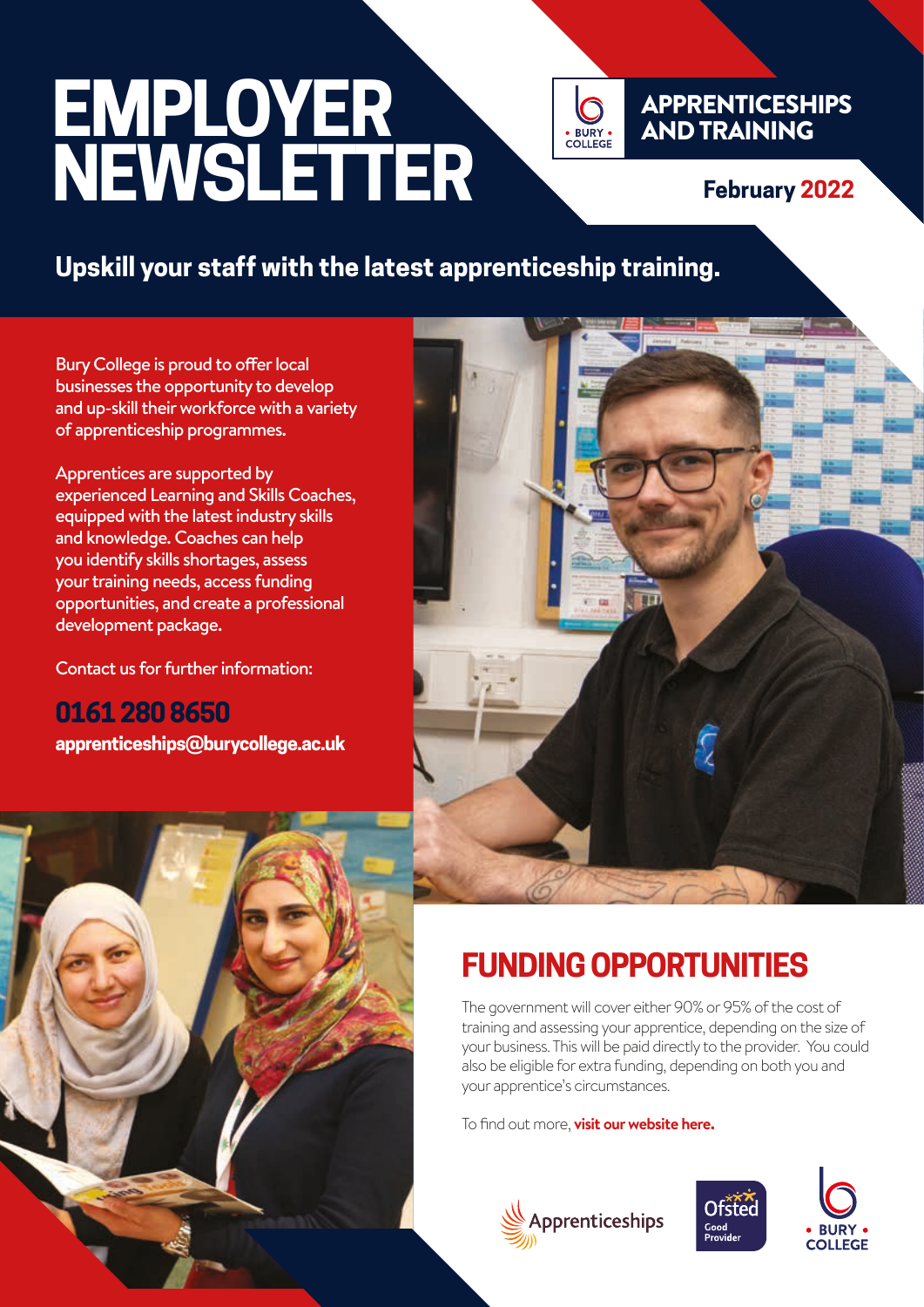#### **DISCOVER APPRENTICESHIP OPPORTUNITIES AT BURY COLLEGE**

Bury College specialises in high-quality apprenticeships in a range of industry sectors. Our Apprenticeship Team will work with you to find the programme that fits your business needs, as well as the apprentices' goals.

Apprenticeship areas include:

- **•** Accounting
- **•** Business Administration
- **•** Childcare
- **•** Customer Services
- **•** Dental Nursing
- **•** Hairdressing
- **•** Health and Social Care
- **•** Teaching Assistants
- **•** Team Leading



# **WHO ARE APPRENTICESHIPS FOR?**

- **•** Hard-working, ambitious staff who have the potential to progress in your company
- **•** Existing staff who have recently taken on new responsibilities or who are in a relatively new job role

## **WHY CHOOSE BURY COLLEGE TO DELIVER AN APPRENTICESHIP?**

- **•** Our apprenticeships are delivered by knowledgeable Learning and Skills Coaches, who have years of experience in their fields
- **•** Employer feedback highlights that our Leaning and Skills Coaches provide outstanding pastoral support so that learners can achieve their apprenticeships to a high standard
- **•** Our Apprenticeship Team offers support to employers throughout the apprenticeship, including supporting the **CASE STUDY** apprentice's line manager through the mentoring process

# **JENNIFER PLATT**

**EMPLOYER: BOLTON CARES**

#### **APPRENTICESHIP:**

**LEVEL 5 LEADERSHIP AND MANAGEMENT IN HEALTH AND SOCIAL CARE**

#### **"My apprenticeship has changed my whole outlook on my role, and I've enjoyed learning new skills and gaining new achievements."**

Jennifer manages four supported living services for adults with learning disabilities, including four staff teams, the rotas and supervisions.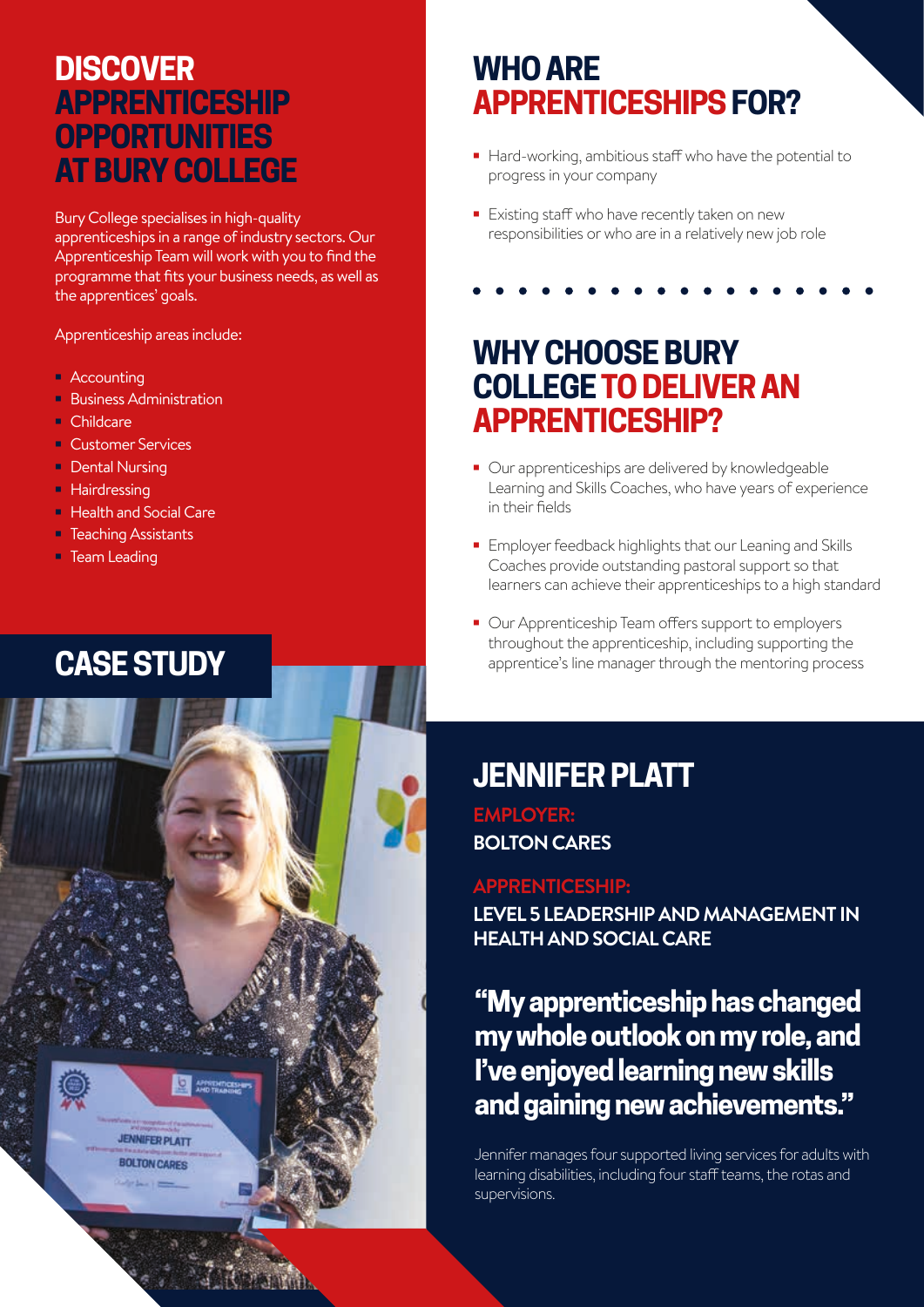# **EMPLOYER TESTIMONIES**

**"Hiring apprentices means that our staff have an opportunity to be role models and share their wealth of experience whilst further enhancing their own professional development. Bury College has supported the apprentices with their underpinning knowledge and has kept us well informed and up to date with their progress."**

Martine Lazarus, Manager at Habonim Nursery





**"Investing in an apprentice has been hugely successful for our business. We have found that it helps to reinforce the team knowledge when an apprentice needs clarity on an issue. Our Learning and Skills Coach assigned by Bury College has been helpful and incredibly supportive in guiding us as a business to get the best for our apprentices."**

Scott Davenport, Manager at Davenport Group

**"The apprenticeship programme has been a great opportunity to enhance our staff ratios, which in turn provides a better quality service and motivates staff. Bury College have offered great support and communication."**

Susan Hodgkiss, Manager at Scallywags Pre-school